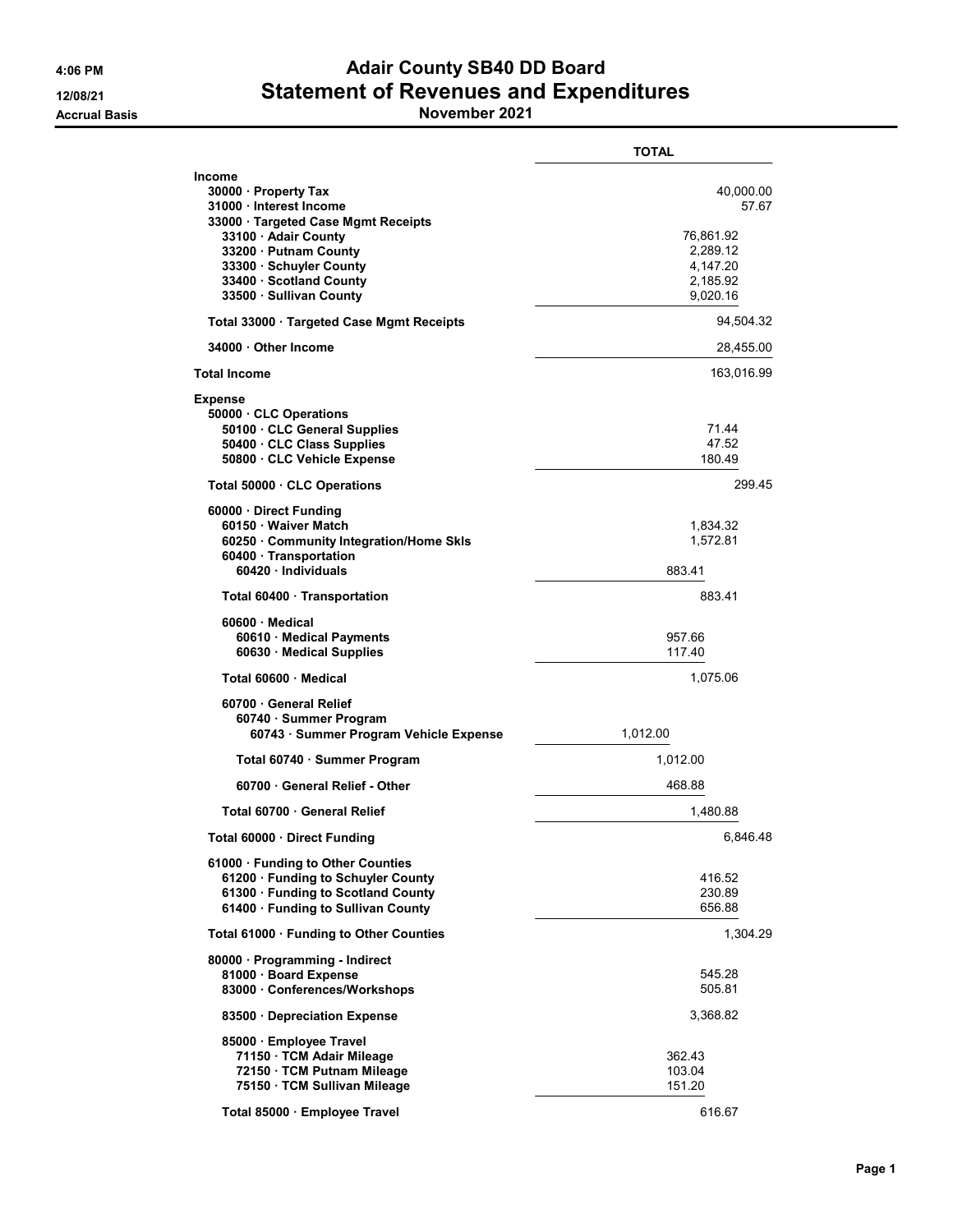## 4:06 PM Adair County SB40 DD Board 12/08/21 Statement of Revenues and Expenditures

Accrual Basis **November 2021** 

|                                                                                             | <b>TOTAL</b>           |
|---------------------------------------------------------------------------------------------|------------------------|
| 87000 Office Expenses<br>87100 Office Supplies                                              |                        |
| 87110 Office Supplies-Country Club                                                          | 42.88                  |
| 87120 Office Supplies-McPherson<br>87130 Office Supplies-PPE                                | 555.02<br>18.99        |
| Total 87100 Office Supplies                                                                 | 616.89                 |
|                                                                                             |                        |
| 87200 Dostage<br>87210 Postage-General                                                      | 243.60                 |
| 87220 · Postage-TCM                                                                         | 116.00                 |
| Total 87200 · Postage                                                                       | 359.60                 |
| 87300 Advertising/Marketing                                                                 | 196.80                 |
| 87400 Copier                                                                                |                        |
| 87420 · Copier-McPherson                                                                    | 192.24                 |
| Total 87400 · Copier                                                                        | 192.24                 |
| 87450 · Employee Retention/Appreciation<br>87700 · Building Maintenance<br>87710 Janitorial | 123.34                 |
| 87711 Janitorial-Country Club                                                               | 111.41                 |
| 87712 · Janitorial-McPherson                                                                | 894.21                 |
| Total 87710 Janitorial                                                                      | 1,005.62               |
| 87715 · Elevator/Lift Expense<br>87720 Lawn Care                                            | 51.25                  |
| 87721 Lawn Care-Country Club                                                                | 75.00                  |
| 87722 Lawn Care-McPherson                                                                   | 15.00                  |
| Total 87720 · Lawn Care                                                                     | 90.00                  |
| Total 87700 · Building Maintenance                                                          | 1,146.87               |
| 87900 · Representative Payee Expense                                                        | 44.00                  |
| Total 87000 Office Expenses                                                                 | 2,679.74               |
| 87500 · Personnel                                                                           |                        |
| 51000 CLC Personnel                                                                         |                        |
| 51100 CLC Center Salary Expense<br>51000 · CLC Personnel - Other                            | 3,384.71<br>824.00     |
|                                                                                             |                        |
| Total 51000 · CLC Personnel                                                                 | 4,208.71               |
| 66000 · Payroll Expenses                                                                    |                        |
| 66500 · Salary Sick                                                                         | 2,209.76               |
| 66700 · Salary Vacation<br>66000 · Payroll Expenses - Other                                 | 1,753.36<br>9,301.34   |
| Total 66000 · Payroll Expenses                                                              | 13,264.46              |
| 70300 · TCM Admin Salary                                                                    | 7,916.10               |
| 71110 · TCM Adair Salary Expense                                                            | 30,606.67              |
| 71115 · TCM Adair Overtime                                                                  | 253.86                 |
| 72110 · TCM Putnam Salary Expense                                                           | 2,058.94               |
| 73110 · TCM Schuyler Salary Expense                                                         | 3,480.60               |
| 74110 · TCM Scotland Salary Expense                                                         | 1,480.77               |
| 75110 · TCM Sullivan Salary Expense                                                         | 4,584.23               |
| 87510 · Salary Expense                                                                      | 18,634.46<br>26,050.43 |
| 87540 · Employee Benefits                                                                   |                        |
| Total 87500 · Personnel                                                                     | 112,539.23             |